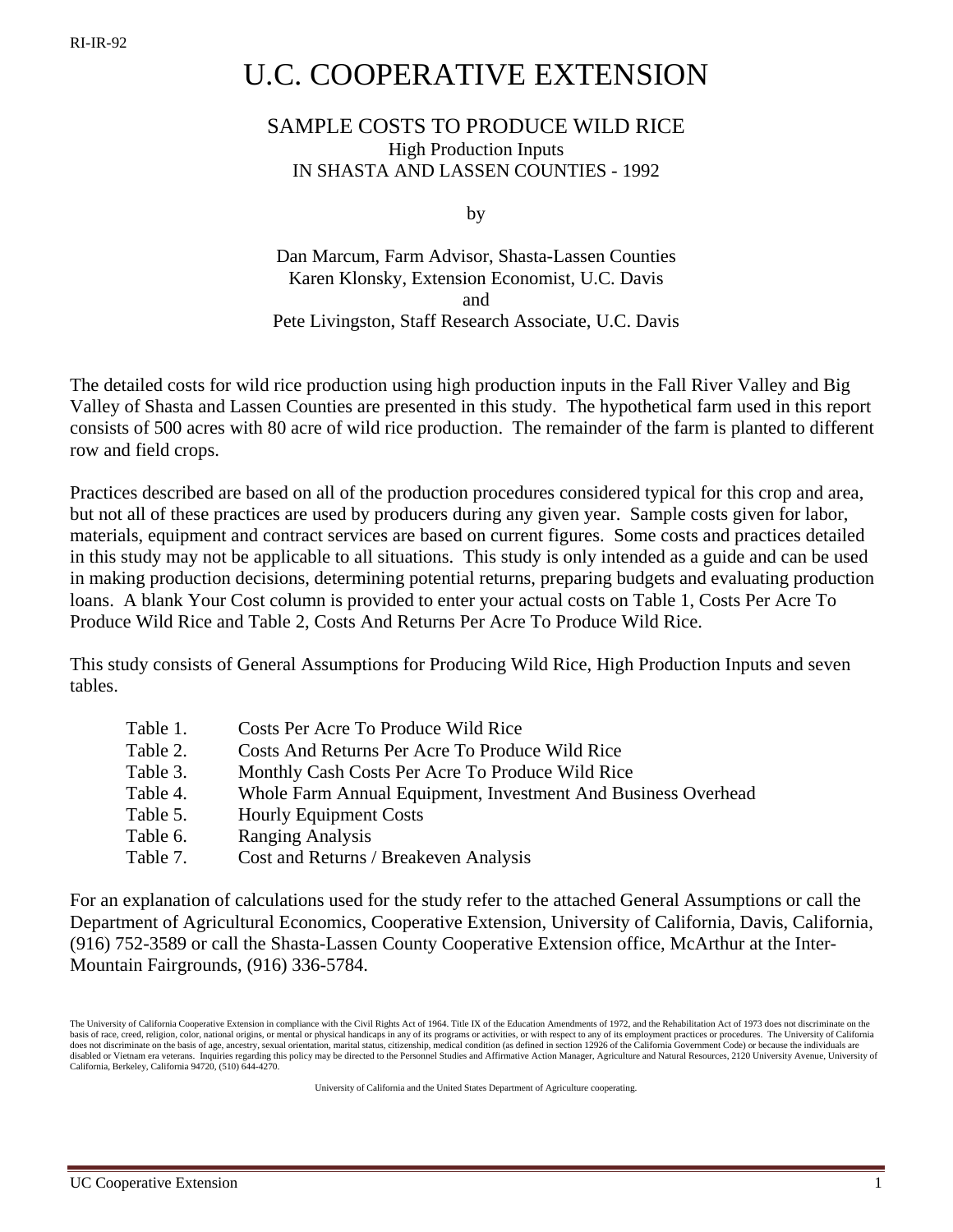## GENERAL ASSUMPTIONS FOR PRODUCING WILD RICE

High Production Costs Shasta-Lassen Counties - 1992 U.C. Cooperative Extension

The following is a description of some general assumptions pertaining to sample costs of wild rice production in Shasta and Lassen Counties. The costs are based on all of the cultural practices used by growers in this region, some of which may not be used during every production year. Costs are represented on an annual, per acre basis. The use of trade names in this report does not constitute an endorsement or recommendation by the University of California nor is any criticism implied by omission of other similar products.

## **1. LAND**:

This cost of production study is based on a 500 acre field and row crop farm, of which 80 acres are dedicated to growing wild rice. Other crops grown on the same acreage in rotation with wild rice might include small grains, alfalfa hay, sugar beets, garlic and strawberries.

## **2. RENT AGREEMENT**:

The 80 acres used for wild rice production is rented on a cash basis with the landowner receiving \$150 per acre. The tenant pays all cash costs to produce the crop. Interest cost for land and interest, depreciation and maintenance costs for the irrigation system are incurred by the landowner.

## **3. CULTURAL PRACTICES & INPUTS**:

The cultural practices and production inputs for growing wild rice vary considerably from grower to grower and field to field. The practices and inputs used in this cost study serve only as a sample or a guide and are for a wild rice enterprise that assumes the use of a large amount of inputs.

Seedbed preparation operations begin in April by discing the fields three times with a finishing disc. The fields are then leveled by a custom leveling operation.

All of the fertilizers are custom applied in May before the field is flooded and planted. A total of 54 pounds of actual nitrogen are applied to wild rice and 8 pounds of actual zinc.

Permanent levees are also assumed because they are common in this region. Most growers have installed permanent levee systems which require annual discing for maintenance. All fields have been laser leveled with straight levees. Maintenance laser leveling is done once a year.

Wild rice is irrigated in much the same way as regular rice (Oryza sativa), by flooding paddies in between levees. The first irrigation occurs in May just before planting and is maintained throughout the growing season. A total of 48 acre-inches is applied to the crop.

Wild rice is planted at a rate of 150 pounds of seed per acre in this study. Seed shatter during harvest can reseed a portion of next year's stand, thus lowering the amount of seed required for planting, but is not assumed in this study. Planting occurs in June after the paddies have been flooded. Seed, in this study, is assumed to cost \$1.80 per pound when bought on the open market. Growers that hold back some of their seed or buy back a portion of their production from the cooperative would pay approximately \$0.60 per pound for the green seed and an additional \$0.15 per pound for cold storage.

Pest management consists of a single herbicide application, two insecticide treatments, both of which are applied by air and continuous bird control. Copper sulfate is used for algae control in the paddies,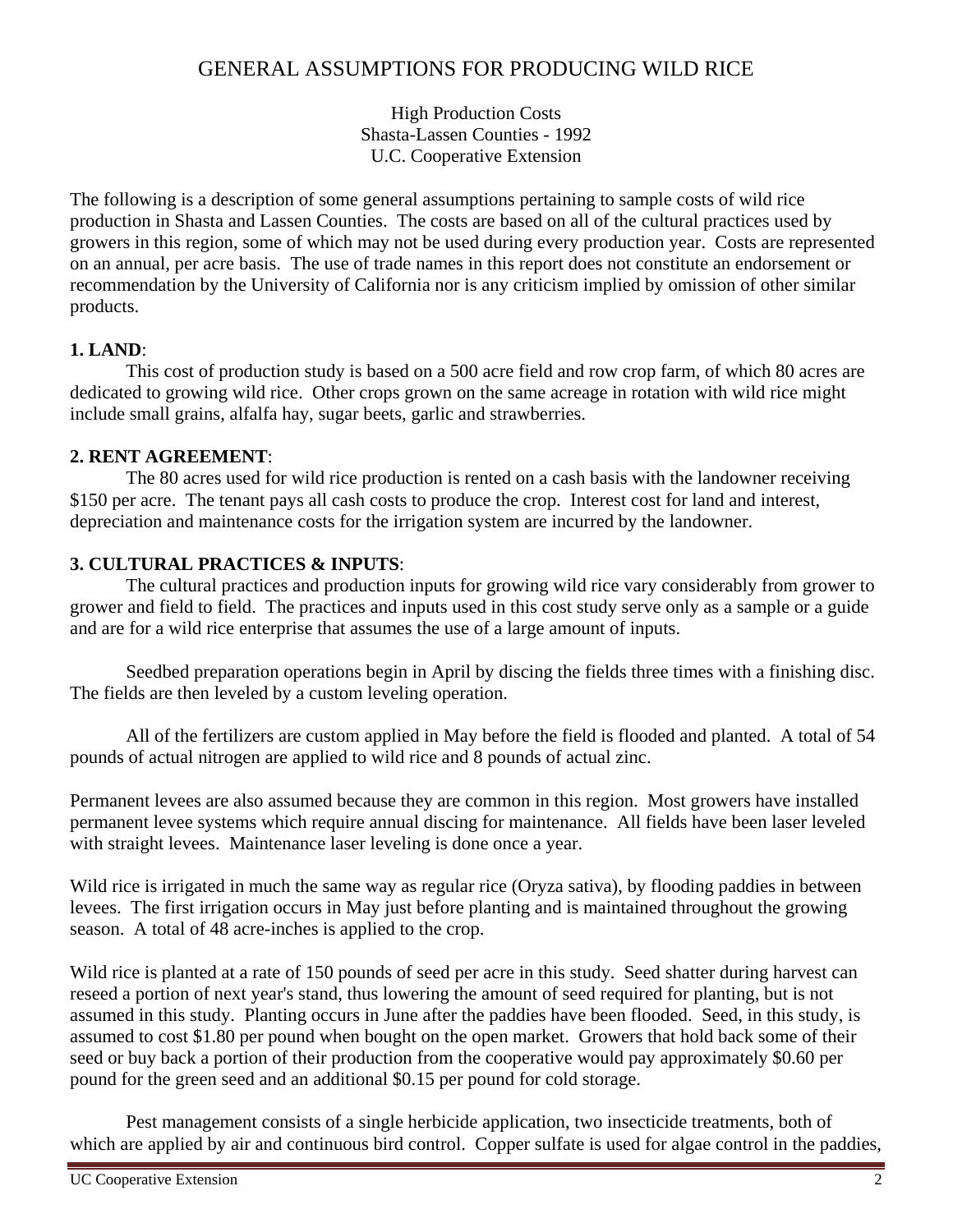while malathion manages midge problems. Many species of birds eat the seed heads and are considered a pest in wild rice. Growers try to control bird damage using several different techniques. In this study, birds are managed by shooting them with a shotgun. No other pest problems are assumed.

The practices and inputs used in this cost study serve only as a typical guide. Variations in cultural inputs can vary due to seasonal pest pressures, water availability and government regulations. For information and pesticide use permits contact the Shasta and Lassen County Agricultural Commissioner's Office. Written recommendations are required for many pesticides and are written by licensed pest control advisors. Contact the Shasta-Lassen County wild rice farm advisor for additional information.

## **4. HARVEST & DRYING**:

In this cost study the grower has the wild rice custom harvested. Trucks for the bankout operation and transportation to the cooperative are accomplished by the grower. It is assumed that the grower owns 20% of the seed bins that are required for harvest. Transportation to the cooperative is performed using the bobtail truck. If a grower is doing his own harvesting, equipment for the required operations should be added to investments on Tables 1 and 4. Labor, fuel, repairs, depreciation and interest on investment would need to be added to harvest operations and custom charges should be subtracted.

Wild rice is typically harvested at 35 - 40% moisture and dried to 10%. Drying wild rice is charged at \$0.34 per cwt (hundredweight) of finished (dry) wild rice.

## **5. YIELDS & RETURNS**:

The crop yield used in this study is a finished or net weight of 700 pounds per acre at 10% moisture. A recovery rate is used to calculate the amount of finished wild rice from the yield of green wild rice and is the percentage of the finished weight in relation to the green weight. Losses from green to finished weight are made up of shatter loss, moisture loss and cleaning loss. A 47.5% recovery rate is used in this study. An estimated return price of \$1.40 per pound of finished grain is used. Returns will vary and the yields and prices used in this cost study are estimates based on current information. This study does not include any income that comes from voluntary participation in government programs. Federal farm programs under the 1990 Farm Bill may require consideration by individual growers and landowners. Contact the Agricultural Stabilization and Conservation Service (ASCS) for information

## **6. RISK**:

The risks associated with the production of wild rice should not be minimized. While this study makes every effort to model a production system based on typical, real world practices, it cannot fully represent financial, agronomic and market risks which affect the profitability and economic viability of wild rice production.

Because of the risk involved, access to a market is crucial. A grower should identify potential markets and where possible, have a contract for their grain before any wild rice production begins.

## **7. LABOR**:

Basic hourly wages for workers are \$5.60 per hour for machine and \$3.73 per hour for non-machine (field workers) labor. Adding 34% for SDI, FICA, insurance and other benefits increases the labor rates shown to \$7.50 per hour for machine and \$5.00 per hour for non-machine labor. The labor for operations involving machinery are 20% higher than the operation time to account for the extra labor involved in equipment set up, moving, maintenance and repair.

## **8. MANAGEMENT**:

Supervisory fees are not included in this study. Any return above total cost are considered a return to management and investment.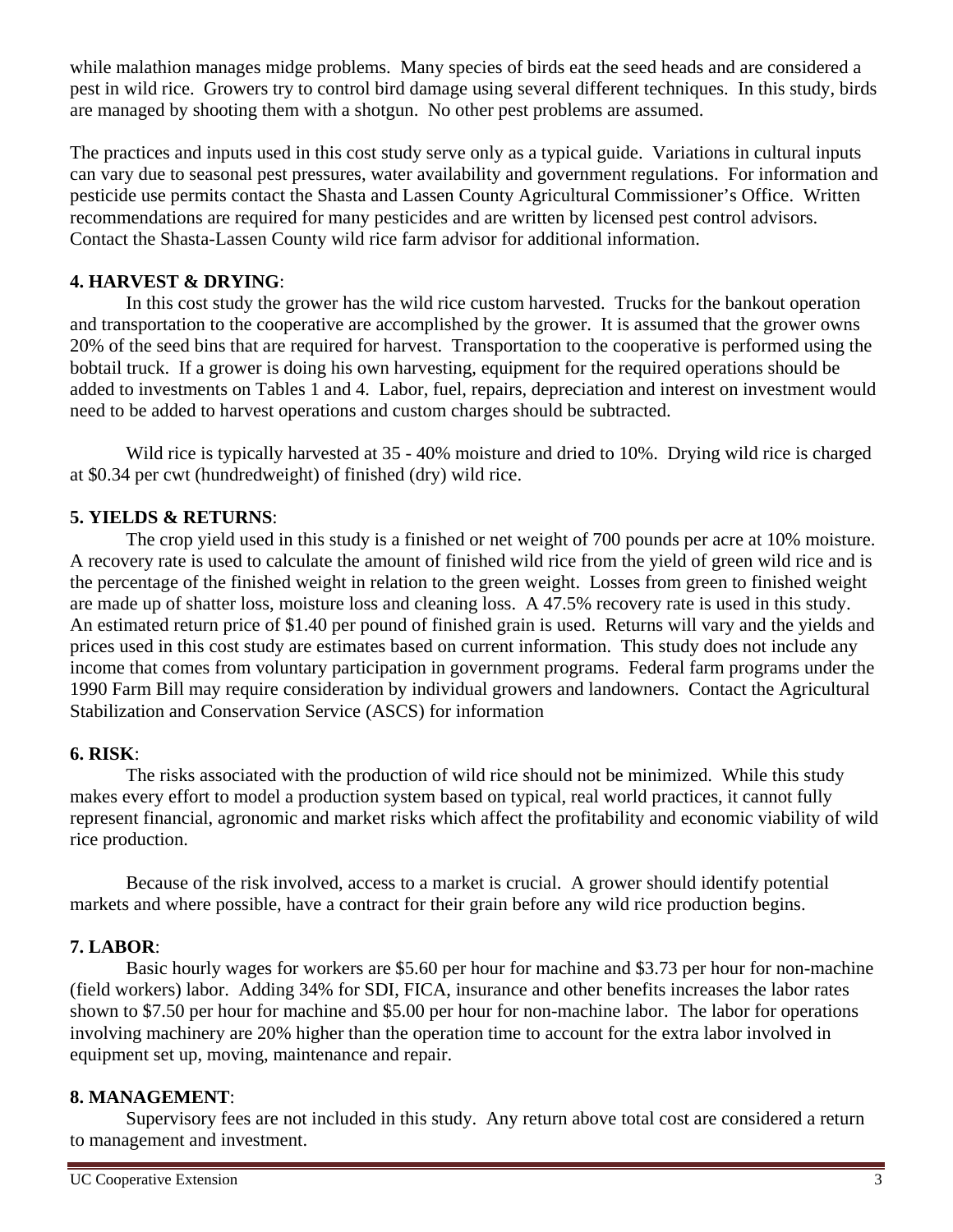### **9. INVESTMENT**:

The investments shown in Table 4 are those that are partially or completely allocated to the wild rice operation. Costs of investments such as tractors, trucks, buildings, etc. can be spread over the whole farm. Annual investments shown in Table 1 represent depreciation and opportunity cost for each investment on an annual per acre basis.

## **10. OVERHEAD**:

County taxes are calculated as 1.0% of the average value of equipment, buildings and improvements. Insurance on assets is charged at 0.5% of the average value of the asset over its useful life. Liability insurance covers accidents on the farm and costs \$850 for the entire farm or \$1.10 per acre. Various farm and office expenses are estimated at \$30 per acre for the ranch. These expenses include office supplies, utilities, telephones, bookkeeping, accounting, legal fees and maintenance, etc.

A State marketing order requires mandatory assessment fees to support the California Wild Rice Research Board. These fees are assessed each year at \$7.00 per acre for research. It is assumed that the wild rice grower in this cost study is a member of the Fall River Wild Rice Cooperative and as such pays a yearly acreage fee of \$0.50 per acre. Growers that become a member of the cooperative are charged a refundable, one time membership fee of \$1,000 and are assessed \$2.00 per acre for the acreage fee the first year. Member growers that increase their wild rice acreage over their original acreage must pay an expansion fee which varies from year to year. Contact the Fall River Wild Rice Cooperative for further information.

## **11. INTEREST**:

Interest on operating capital is based on cash costs and is calculated monthly until harvest at a rate of 9.00% per year. Real interest rates are used in this study, so no adjustments for inflation are included. Nominal interest rates would contain a factor for inflation which might run 3% to 4% higher than the real interest rate. Interest is also charged on investment at 4.00% per year to account for income foregone that could be received from an alternative investment (opportunity cost) and is based on the average value of the buildings and equipment.

## **12. EQUIPMENT COSTS**:

Most of the equipment inventories on typical wild rice farms in Shasta-Lassen County have high hours of use which reduces their value. This study shows current purchase price for new equipment with an adjustment of 40% of new value to indicate a mix of new and used equipment.

In allocating the equipment costs per acre, the following calculations were made and shown in Table 4: (a) Original Cost of equipment is the cost of the new equipment plus sales tax. (b) Depreciation is straight line with a 10% salvage value. (c) Interest on investment is calculated as the average value per acre of the equipment during its useful life, multiplied by an interest rate of 4.00%. Average value equals new cost plus salvage value divided by 2 on a per acre basis. (d) The total investment costs of the depreciation and the interest reflect a mix of new and used equipment. These values are also used in Table 1. Hourly equipment costs are shown in Table 5. The equipment listed in Tables 4 and 5 indicate only that equipment which is used in the wild rice enterprise and does not necessarily include all of the equipment that would be found on a typical farm growing wild rice.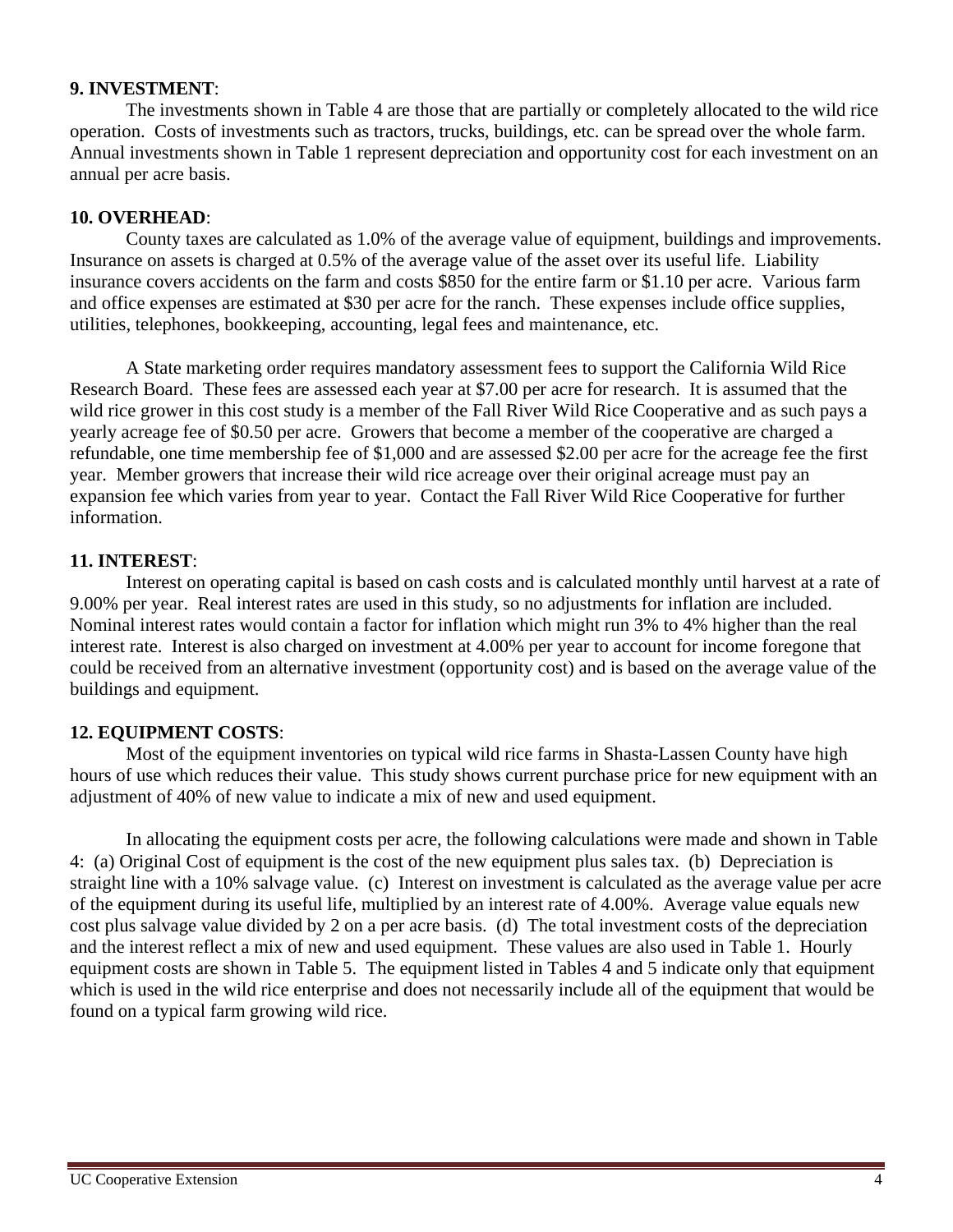## **13. FUEL & REPAIR**:

The fuel and repair cost per acre for each operation in Table 1, is determined by multiplying the total hourly operating cost for each piece of equipment in Table 5, by the number of hours per acre for that operation. Prices for on-farm delivery of diesel and gasoline are \$0.71 and \$0.98 per gallon respectively.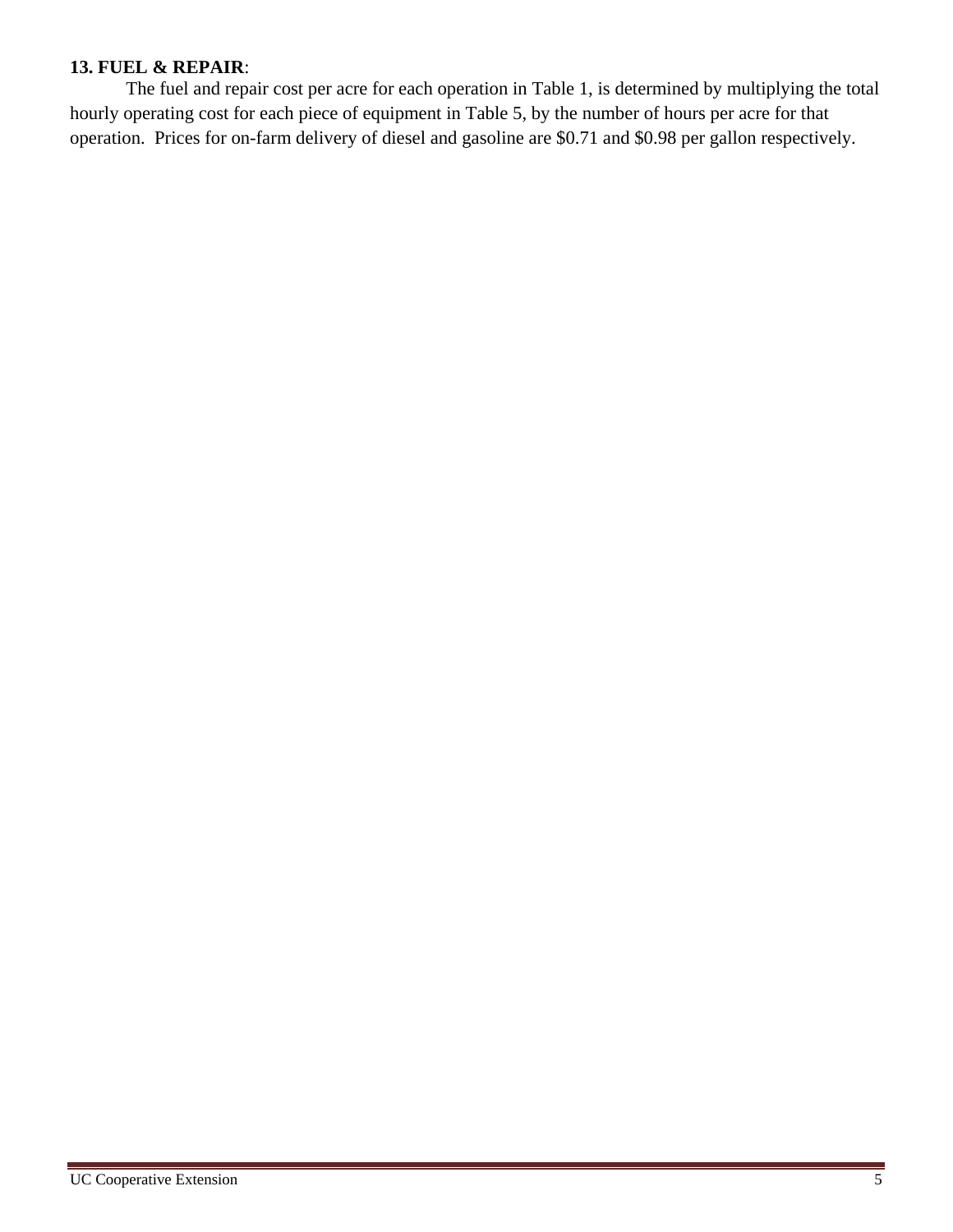# U.C. COOPERATIVE EXTENSION<br>Table 1. COSTS PER ACRE TO PRODUCE WILD RICE<br>HIGH PRODUCTION INPUTS<br>SHASTA & LASSEN COUNTIES - 1992

Labor Rate: \$7.50/hr. machine labor Interest Rate: 9.00% \$5.00/hr. non-machine labor Yield per Acre: 700 lbs. Finished Wt.

|                                                         | Operation            |                                                                                                                                                                                                                                                                                                                                                               |                               | --------------------- Cash and Labor Costs per Acre ---                                                                                                                                                                                                                                                 |                                                                                                                                                                                                                                                                                                                                                                                                                                                                                                |                             |      |
|---------------------------------------------------------|----------------------|---------------------------------------------------------------------------------------------------------------------------------------------------------------------------------------------------------------------------------------------------------------------------------------------------------------------------------------------------------------|-------------------------------|---------------------------------------------------------------------------------------------------------------------------------------------------------------------------------------------------------------------------------------------------------------------------------------------------------|------------------------------------------------------------------------------------------------------------------------------------------------------------------------------------------------------------------------------------------------------------------------------------------------------------------------------------------------------------------------------------------------------------------------------------------------------------------------------------------------|-----------------------------|------|
|                                                         | Time                 | Labor                                                                                                                                                                                                                                                                                                                                                         |                               | Fuel & Material Custom/                                                                                                                                                                                                                                                                                 |                                                                                                                                                                                                                                                                                                                                                                                                                                                                                                | Total                       | Your |
| Operation                                               | (Hrs/A)              | Cost                                                                                                                                                                                                                                                                                                                                                          | Repairs                       | Cost                                                                                                                                                                                                                                                                                                    | Rent                                                                                                                                                                                                                                                                                                                                                                                                                                                                                           | Cost                        | Cost |
| <u>uuuuuuuuu</u><br>Cultural:                           |                      |                                                                                                                                                                                                                                                                                                                                                               |                               |                                                                                                                                                                                                                                                                                                         |                                                                                                                                                                                                                                                                                                                                                                                                                                                                                                |                             |      |
| Disk 3X                                                 | 0.69                 | 6.18                                                                                                                                                                                                                                                                                                                                                          | 9.83                          | 0.00                                                                                                                                                                                                                                                                                                    | 0.00                                                                                                                                                                                                                                                                                                                                                                                                                                                                                           | 16.01                       |      |
|                                                         |                      |                                                                                                                                                                                                                                                                                                                                                               |                               |                                                                                                                                                                                                                                                                                                         |                                                                                                                                                                                                                                                                                                                                                                                                                                                                                                |                             |      |
| Land Leveling                                           | 0.00                 |                                                                                                                                                                                                                                                                                                                                                               |                               |                                                                                                                                                                                                                                                                                                         | 120.00                                                                                                                                                                                                                                                                                                                                                                                                                                                                                         | 120.00                      |      |
| Fertilize - Aqua @ 100 Lbs/Ac                           | 0.15                 |                                                                                                                                                                                                                                                                                                                                                               |                               |                                                                                                                                                                                                                                                                                                         | 6.00                                                                                                                                                                                                                                                                                                                                                                                                                                                                                           | 29.35                       |      |
| Fertilize - Zinc @ 30 Lbs/Ac                            | 0.00                 |                                                                                                                                                                                                                                                                                                                                                               |                               |                                                                                                                                                                                                                                                                                                         | 7.00                                                                                                                                                                                                                                                                                                                                                                                                                                                                                           | 15.10                       |      |
| Fertilize - $16-20-0$ @ 200 Lbs/Ac                      | 0.00                 |                                                                                                                                                                                                                                                                                                                                                               |                               |                                                                                                                                                                                                                                                                                                         | 6.00                                                                                                                                                                                                                                                                                                                                                                                                                                                                                           | 28.00                       |      |
| Flood & Maintain Water - 4 AcFt                         | 0.00                 |                                                                                                                                                                                                                                                                                                                                                               |                               |                                                                                                                                                                                                                                                                                                         | 0.00                                                                                                                                                                                                                                                                                                                                                                                                                                                                                           | 24.00                       |      |
| Plant @ 150 Lbs/Acre                                    | 0.13                 |                                                                                                                                                                                                                                                                                                                                                               |                               |                                                                                                                                                                                                                                                                                                         | 0.00                                                                                                                                                                                                                                                                                                                                                                                                                                                                                           | 272.41                      |      |
| Algae Control                                           | 0.00                 |                                                                                                                                                                                                                                                                                                                                                               |                               |                                                                                                                                                                                                                                                                                                         | 7.00                                                                                                                                                                                                                                                                                                                                                                                                                                                                                           | 14.10                       |      |
| Midge Control 2X                                        | 0.00                 |                                                                                                                                                                                                                                                                                                                                                               |                               |                                                                                                                                                                                                                                                                                                         | 14.00                                                                                                                                                                                                                                                                                                                                                                                                                                                                                          | 17.60                       |      |
| Bird Control                                            | 2.00                 |                                                                                                                                                                                                                                                                                                                                                               |                               |                                                                                                                                                                                                                                                                                                         | 0.00                                                                                                                                                                                                                                                                                                                                                                                                                                                                                           | 70.00                       |      |
| Pickup Truck Use                                        | 0.13                 |                                                                                                                                                                                                                                                                                                                                                               |                               |                                                                                                                                                                                                                                                                                                         | 0.00                                                                                                                                                                                                                                                                                                                                                                                                                                                                                           | 1.89                        |      |
|                                                         | ----------           | .                                                                                                                                                                                                                                                                                                                                                             | -----------                   | $\begin{array}{cccc} 6.18 & 9.83 & 0.00 \\ 0.00 & 0.00 & 0.00 \\ 1.35 & 0.00 & 22.00 \\ 0.00 & 0.00 & 8.10 \\ 0.00 & 0.00 & 22.00 \\ 0.00 & 0.00 & 22.00 \\ 1.13 & 1.29 & 270.00 \\ 0.00 & 0.00 & 7.10 \\ 0.00 & 0.00 & 3.60 \\ 10.00 & 0.00 & 3.60 \\ 10.00 & 0.00 & 60.00 \\ -1.20 & $<br>----------- | ----------                                                                                                                                                                                                                                                                                                                                                                                                                                                                                     | ----------                  |      |
| TOTAL CULTURAL COSTS<br>_____________________           | 3.10<br>------       | 19.86<br>-------                                                                                                                                                                                                                                                                                                                                              | 11.80<br>---------            | 416.80                                                                                                                                                                                                                                                                                                  | 160.00                                                                                                                                                                                                                                                                                                                                                                                                                                                                                         | 608.46                      |      |
| Harvest:                                                |                      |                                                                                                                                                                                                                                                                                                                                                               |                               |                                                                                                                                                                                                                                                                                                         |                                                                                                                                                                                                                                                                                                                                                                                                                                                                                                |                             |      |
| Combine Rice                                            | 0.00                 | 0.00                                                                                                                                                                                                                                                                                                                                                          | 0.00                          |                                                                                                                                                                                                                                                                                                         | 75.00                                                                                                                                                                                                                                                                                                                                                                                                                                                                                          | 75.00                       |      |
| Bankout Rice & Haul To Cooperative                      | 0.25                 | 2.25                                                                                                                                                                                                                                                                                                                                                          | 1.41                          | $0.00$<br>$0.00$                                                                                                                                                                                                                                                                                        |                                                                                                                                                                                                                                                                                                                                                                                                                                                                                                | 3.66                        |      |
| Process Green Rice                                      | 0.00                 | 0.00                                                                                                                                                                                                                                                                                                                                                          | 0.00                          | $0.00$<br>$0.00$                                                                                                                                                                                                                                                                                        | $0.00$<br>238.00                                                                                                                                                                                                                                                                                                                                                                                                                                                                               | 238.00                      |      |
|                                                         | ----------           | $\frac{1}{2} \left( \frac{1}{2} \left( \frac{1}{2} \left( \frac{1}{2} \left( \frac{1}{2} \left( \frac{1}{2} \left( \frac{1}{2} \right) - \frac{1}{2} \left( \frac{1}{2} \right) \right) \right) + \frac{1}{2} \left( \frac{1}{2} \left( \frac{1}{2} \left( \frac{1}{2} \right) - \frac{1}{2} \left( \frac{1}{2} \right) \right) \right) \right) }{2} \right)$ | ---------                     | ---------                                                                                                                                                                                                                                                                                               | ----------                                                                                                                                                                                                                                                                                                                                                                                                                                                                                     | ---------                   |      |
| TOTAL HARVEST COSTS                                     | 0.25                 | 2.25                                                                                                                                                                                                                                                                                                                                                          | 1.41                          | 0.00                                                                                                                                                                                                                                                                                                    | 313.00                                                                                                                                                                                                                                                                                                                                                                                                                                                                                         | 316.66                      |      |
| Postharvest:                                            |                      |                                                                                                                                                                                                                                                                                                                                                               |                               |                                                                                                                                                                                                                                                                                                         |                                                                                                                                                                                                                                                                                                                                                                                                                                                                                                |                             |      |
| Disc Stubble                                            | 0.25<br>----------   | 2.25<br>----------                                                                                                                                                                                                                                                                                                                                            | 3.58<br>----------            | 0.00<br>----------                                                                                                                                                                                                                                                                                      | 0.00<br>----------                                                                                                                                                                                                                                                                                                                                                                                                                                                                             | 5.83<br>----------          |      |
| TOTAL POSTHARVEST COSTS                                 | 0.25                 | 2.25                                                                                                                                                                                                                                                                                                                                                          | 3.58                          | 0.00                                                                                                                                                                                                                                                                                                    | 0.00                                                                                                                                                                                                                                                                                                                                                                                                                                                                                           | 5.83                        |      |
| Interest on operating capital @<br>$9.00$ <sup>8</sup>  |                      |                                                                                                                                                                                                                                                                                                                                                               |                               |                                                                                                                                                                                                                                                                                                         |                                                                                                                                                                                                                                                                                                                                                                                                                                                                                                | 27.10                       |      |
| TOTAL OPERATING COSTS/ACRE<br>TOTAL OPERATING COSTS/LBS |                      |                                                                                                                                                                                                                                                                                                                                                               | 24.36 16.79                   | 416.80                                                                                                                                                                                                                                                                                                  | 473.00                                                                                                                                                                                                                                                                                                                                                                                                                                                                                         | ---------<br>958.05<br>1.37 |      |
| CASH OVERHEAD:                                          |                      |                                                                                                                                                                                                                                                                                                                                                               |                               |                                                                                                                                                                                                                                                                                                         |                                                                                                                                                                                                                                                                                                                                                                                                                                                                                                |                             |      |
| Land Rent                                               |                      |                                                                                                                                                                                                                                                                                                                                                               |                               |                                                                                                                                                                                                                                                                                                         |                                                                                                                                                                                                                                                                                                                                                                                                                                                                                                | 150.00                      |      |
| Office Expense                                          |                      |                                                                                                                                                                                                                                                                                                                                                               |                               |                                                                                                                                                                                                                                                                                                         |                                                                                                                                                                                                                                                                                                                                                                                                                                                                                                | 30.00                       |      |
|                                                         |                      |                                                                                                                                                                                                                                                                                                                                                               |                               |                                                                                                                                                                                                                                                                                                         |                                                                                                                                                                                                                                                                                                                                                                                                                                                                                                | 7.00                        |      |
| Marketing Order                                         |                      |                                                                                                                                                                                                                                                                                                                                                               |                               |                                                                                                                                                                                                                                                                                                         |                                                                                                                                                                                                                                                                                                                                                                                                                                                                                                |                             |      |
| Coop Acreage Fee                                        |                      |                                                                                                                                                                                                                                                                                                                                                               |                               |                                                                                                                                                                                                                                                                                                         |                                                                                                                                                                                                                                                                                                                                                                                                                                                                                                | 0.50                        |      |
| Liability Insurance                                     |                      |                                                                                                                                                                                                                                                                                                                                                               |                               |                                                                                                                                                                                                                                                                                                         |                                                                                                                                                                                                                                                                                                                                                                                                                                                                                                | 1.10                        |      |
| Property Taxes                                          |                      |                                                                                                                                                                                                                                                                                                                                                               |                               |                                                                                                                                                                                                                                                                                                         |                                                                                                                                                                                                                                                                                                                                                                                                                                                                                                | 1.07                        |      |
| Equipment Insurance                                     |                      |                                                                                                                                                                                                                                                                                                                                                               |                               |                                                                                                                                                                                                                                                                                                         |                                                                                                                                                                                                                                                                                                                                                                                                                                                                                                | 0.54                        |      |
| Investment Repairs                                      |                      |                                                                                                                                                                                                                                                                                                                                                               |                               |                                                                                                                                                                                                                                                                                                         |                                                                                                                                                                                                                                                                                                                                                                                                                                                                                                | 0.75                        |      |
| TOTAL CASH OVERHEAD COSTS                               |                      |                                                                                                                                                                                                                                                                                                                                                               |                               |                                                                                                                                                                                                                                                                                                         |                                                                                                                                                                                                                                                                                                                                                                                                                                                                                                | ----------<br>190.96        |      |
| TOTAL CASH COSTS/ACRE                                   |                      |                                                                                                                                                                                                                                                                                                                                                               |                               |                                                                                                                                                                                                                                                                                                         |                                                                                                                                                                                                                                                                                                                                                                                                                                                                                                | 1149.01                     |      |
| TOTAL CASH COSTS/LBS<br>----------------                |                      |                                                                                                                                                                                                                                                                                                                                                               |                               |                                                                                                                                                                                                                                                                                                         |                                                                                                                                                                                                                                                                                                                                                                                                                                                                                                | 1.64                        |      |
| NON-CASH OVERHEAD:                                      |                      |                                                                                                                                                                                                                                                                                                                                                               |                               |                                                                                                                                                                                                                                                                                                         |                                                                                                                                                                                                                                                                                                                                                                                                                                                                                                |                             |      |
|                                                         | Per producing        |                                                                                                                                                                                                                                                                                                                                                               |                               | ----------- Annual Cost ------------                                                                                                                                                                                                                                                                    |                                                                                                                                                                                                                                                                                                                                                                                                                                                                                                |                             |      |
| Investment<br>----------                                |                      | Acre                                                                                                                                                                                                                                                                                                                                                          | Depreciation<br>------------- | Interest @ 4.00%                                                                                                                                                                                                                                                                                        |                                                                                                                                                                                                                                                                                                                                                                                                                                                                                                |                             |      |
|                                                         |                      |                                                                                                                                                                                                                                                                                                                                                               |                               |                                                                                                                                                                                                                                                                                                         |                                                                                                                                                                                                                                                                                                                                                                                                                                                                                                |                             |      |
| Shop Building                                           |                      | 74.00                                                                                                                                                                                                                                                                                                                                                         | 3.70                          |                                                                                                                                                                                                                                                                                                         | 1.48                                                                                                                                                                                                                                                                                                                                                                                                                                                                                           | 5.18                        |      |
| Shop Tools                                              | 20.00                |                                                                                                                                                                                                                                                                                                                                                               | 1.00                          |                                                                                                                                                                                                                                                                                                         | 0.40                                                                                                                                                                                                                                                                                                                                                                                                                                                                                           | 1.40                        |      |
| Fuel Tanks & Pumps                                      |                      | 16.10                                                                                                                                                                                                                                                                                                                                                         | 0.81                          |                                                                                                                                                                                                                                                                                                         | 0.32                                                                                                                                                                                                                                                                                                                                                                                                                                                                                           | 1.13                        |      |
| Fuel Wagon                                              |                      | 3.00                                                                                                                                                                                                                                                                                                                                                          | 0.27                          |                                                                                                                                                                                                                                                                                                         | 0.07                                                                                                                                                                                                                                                                                                                                                                                                                                                                                           | 0.34                        |      |
| Equipment                                               | 90.90                |                                                                                                                                                                                                                                                                                                                                                               | 6.02                          |                                                                                                                                                                                                                                                                                                         | 2.04                                                                                                                                                                                                                                                                                                                                                                                                                                                                                           | 8.07                        |      |
| TOTAL NON-CASH OVERHEAD COSTS                           | ----------<br>204.00 |                                                                                                                                                                                                                                                                                                                                                               | 11.80                         |                                                                                                                                                                                                                                                                                                         | $\begin{array}{cccccccccc} \multicolumn{2}{c}{} & \multicolumn{2}{c}{} & \multicolumn{2}{c}{} & \multicolumn{2}{c}{} & \multicolumn{2}{c}{} & \multicolumn{2}{c}{} & \multicolumn{2}{c}{} & \multicolumn{2}{c}{} & \multicolumn{2}{c}{} & \multicolumn{2}{c}{} & \multicolumn{2}{c}{} & \multicolumn{2}{c}{} & \multicolumn{2}{c}{} & \multicolumn{2}{c}{} & \multicolumn{2}{c}{} & \multicolumn{2}{c}{} & \multicolumn{2}{c}{} & \multicolumn{2}{c}{} & \multicolumn{2}{c}{} & \mult$<br>4.31 | ----------<br>16.11         |      |
| TOTAL COSTS/ACRE                                        |                      |                                                                                                                                                                                                                                                                                                                                                               |                               |                                                                                                                                                                                                                                                                                                         |                                                                                                                                                                                                                                                                                                                                                                                                                                                                                                | ---------<br>1165.13        |      |
| TOTAL COSTS/LBS                                         |                      |                                                                                                                                                                                                                                                                                                                                                               |                               |                                                                                                                                                                                                                                                                                                         |                                                                                                                                                                                                                                                                                                                                                                                                                                                                                                | 1.66                        |      |
|                                                         |                      |                                                                                                                                                                                                                                                                                                                                                               |                               |                                                                                                                                                                                                                                                                                                         |                                                                                                                                                                                                                                                                                                                                                                                                                                                                                                |                             |      |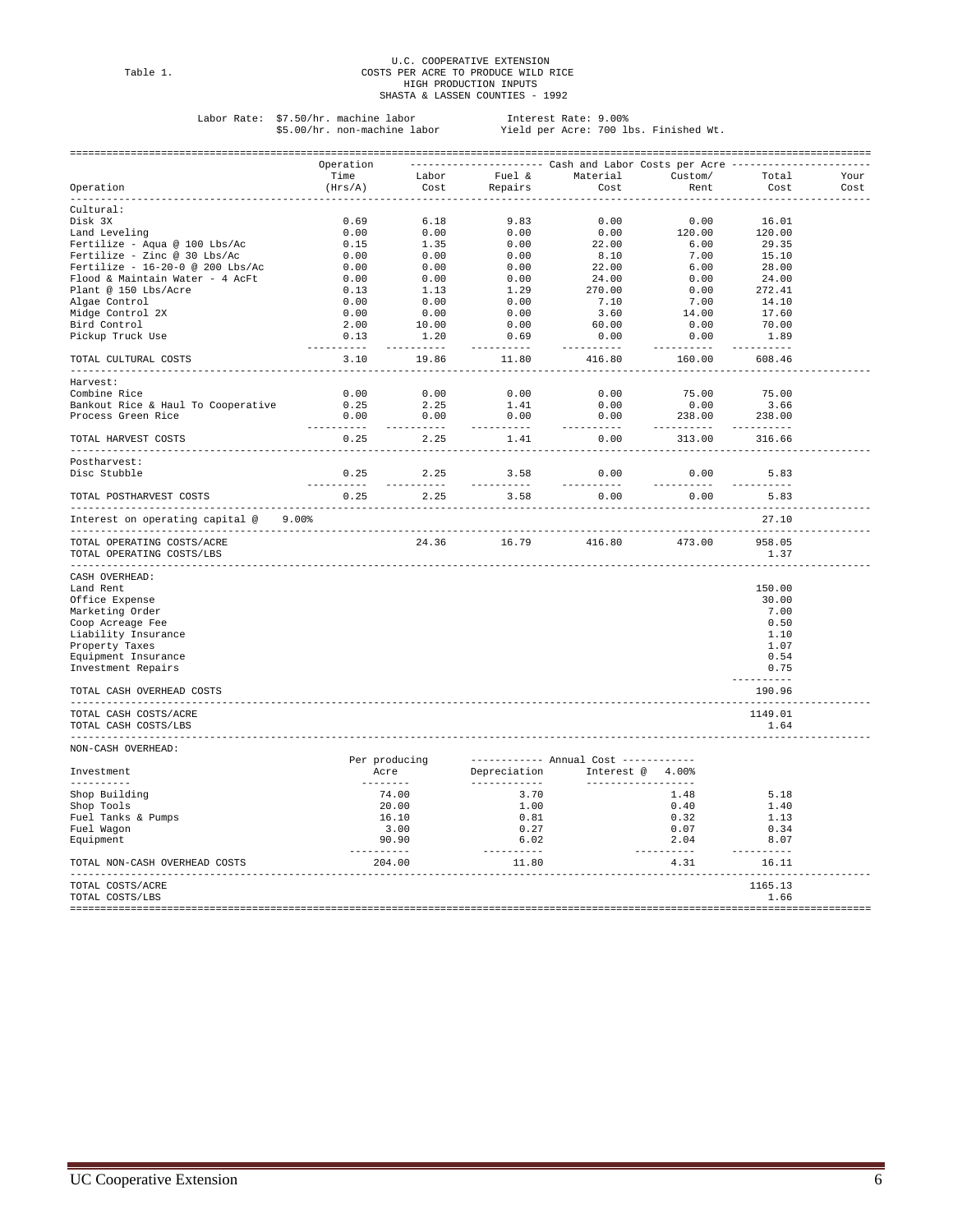## U.C. COOPERATIVE EXTENSION COSTS AND RETURNS PER ACRE TO PRODUCE WILD RICE HIGH PRODUCTION INPUTS SHASTA & LASSEN COUNTIES - 1992

Use of trade names does not constitute an endorsement or recommendation by the University of California nor is any criticism implied by omission of other similar products .

|                                                                      |              | \$5.00/hr. non-machine labor                                                                            |                        |                                                                                                                                                               |                              |  |
|----------------------------------------------------------------------|--------------|---------------------------------------------------------------------------------------------------------|------------------------|---------------------------------------------------------------------------------------------------------------------------------------------------------------|------------------------------|--|
|                                                                      |              |                                                                                                         |                        |                                                                                                                                                               |                              |  |
|                                                                      |              | . _ _ _ _ _ _ _ _ _ _ _ _ _ _ _ _                                                                       |                        |                                                                                                                                                               |                              |  |
| GROSS RETURNS                                                        |              |                                                                                                         |                        |                                                                                                                                                               |                              |  |
| Wild Rice                                                            |              | 700.00 lbs                                                                                              |                        | 1.40                                                                                                                                                          | 980.00<br>----------         |  |
| TOTAL GROSS RETURNS FOR WILD RICE<br>------------------------------- |              |                                                                                                         |                        |                                                                                                                                                               | 980.00                       |  |
| OPERATING COSTS                                                      |              |                                                                                                         |                        |                                                                                                                                                               |                              |  |
| Custom:                                                              |              |                                                                                                         |                        |                                                                                                                                                               |                              |  |
| Laser Level<br>Air Application<br>Air Application<br>Combine Rice    |              | 200.00 Yard<br>2.00 Acre<br>4.00 Acre<br>1.00 Acre<br>700.00 Lb                                         |                        | 0.60                                                                                                                                                          | 120.00<br>12.00              |  |
|                                                                      |              |                                                                                                         |                        | $6.00$<br>$7.00$                                                                                                                                              | 28.00                        |  |
|                                                                      |              |                                                                                                         |                        | $7.00$<br>$75.00$<br>0.33                                                                                                                                     | 75.00                        |  |
| Drying Charge                                                        |              |                                                                                                         |                        |                                                                                                                                                               | $0.34$ 238.00                |  |
| Fertilizer:                                                          |              |                                                                                                         |                        |                                                                                                                                                               |                              |  |
| rtillizei<br>Aqua Ammonia<br>Zinc Sulfate 26%                        |              |                                                                                                         |                        | $\begin{array}{cccc} 110.00 & & \text{Lb} & & 0.20 & & 22.00 \\ 30.00 & & \text{Lb} & & 0.27 & & 8.10 \\ 200.00 & & \text{Lb} & & 0.11 & & 22.00 \end{array}$ |                              |  |
|                                                                      |              |                                                                                                         |                        |                                                                                                                                                               |                              |  |
| $16 - 20 - 0$                                                        |              |                                                                                                         |                        |                                                                                                                                                               |                              |  |
| Water:                                                               |              |                                                                                                         |                        |                                                                                                                                                               |                              |  |
| Water                                                                |              |                                                                                                         |                        | 48.00 AcIn 0.50 24.00                                                                                                                                         |                              |  |
| Seed:                                                                |              |                                                                                                         |                        |                                                                                                                                                               |                              |  |
| Wild Rice                                                            |              | 150.00 Lb                                                                                               |                        |                                                                                                                                                               | 1.80 270.00                  |  |
| Herbicide:                                                           |              |                                                                                                         |                        |                                                                                                                                                               |                              |  |
| Copper Sulfate                                                       |              | 10.00 Lb                                                                                                |                        | $0.71$ $7.10$                                                                                                                                                 |                              |  |
| Insecticide:                                                         |              |                                                                                                         |                        |                                                                                                                                                               |                              |  |
| Malathion                                                            |              | $2.00$ Lb                                                                                               |                        | 1.80                                                                                                                                                          | 3.60                         |  |
| Bird Control:                                                        |              |                                                                                                         |                        |                                                                                                                                                               |                              |  |
| Shotgun Shells<br>Labor (machine)                                    |              |                                                                                                         |                        | $\frac{4.00}{7.50}$                                                                                                                                           | $60.00$<br>$14.36$           |  |
|                                                                      |              |                                                                                                         |                        |                                                                                                                                                               |                              |  |
| Labor (non-machine)<br>Fuel - Gas                                    |              |                                                                                                         |                        | 5.00                                                                                                                                                          | 10.00                        |  |
|                                                                      |              |                                                                                                         |                        | 0.98                                                                                                                                                          | 0.26                         |  |
| Fuel - Diesel                                                        |              | $\begin{tabular}{cc}15.00 & Box \\ 1.91 & Hrs \\ 2.00 & Hrs \\ 0.27 & Gal \\ 10.92 & Gal \end{tabular}$ |                        | 0.71                                                                                                                                                          | 7.75                         |  |
| Lube                                                                 |              |                                                                                                         |                        |                                                                                                                                                               | 1.20                         |  |
| Machinery repair                                                     |              |                                                                                                         |                        |                                                                                                                                                               | 7.57                         |  |
|                                                                      |              | Interest on operating capital @ 9.00%                                                                   |                        |                                                                                                                                                               | 27.10                        |  |
| TOTAL OPERATING COSTS/ACRE<br>TOTAL OPERATING COSTS/LBS              |              |                                                                                                         |                        |                                                                                                                                                               | ----------<br>958.05<br>1.37 |  |
| ------------------------------<br>NET RETURNS ABOVE OPERATING COSTS  |              |                                                                                                         |                        | -------------------                                                                                                                                           | 21.95                        |  |
| ______________________________________                               |              |                                                                                                         |                        |                                                                                                                                                               |                              |  |
| CASH OVERHEAD COSTS:<br>Land Rent                                    |              |                                                                                                         |                        |                                                                                                                                                               | 150.00                       |  |
| Office Expense                                                       |              |                                                                                                         |                        |                                                                                                                                                               | 30.00                        |  |
| Marketing Order                                                      |              |                                                                                                         |                        |                                                                                                                                                               | 7.00                         |  |
| Coop Acreage Fee                                                     |              |                                                                                                         |                        |                                                                                                                                                               | 0.50                         |  |
| Liability Insurance                                                  |              |                                                                                                         |                        |                                                                                                                                                               | 1.10                         |  |
| Property Taxes                                                       |              |                                                                                                         |                        |                                                                                                                                                               | 1.07                         |  |
| Equipment Insurance                                                  |              |                                                                                                         |                        |                                                                                                                                                               | 0.54                         |  |
| Investment Repairs                                                   |              |                                                                                                         |                        |                                                                                                                                                               | 0.75                         |  |
|                                                                      |              |                                                                                                         |                        |                                                                                                                                                               | --------                     |  |
| TOTAL CASH OVERHEAD COSTS/ACRE<br>.                                  |              |                                                                                                         |                        |                                                                                                                                                               | 190.96                       |  |
| TOTAL CASH COSTS/ACRE                                                |              |                                                                                                         |                        |                                                                                                                                                               | 1149.01                      |  |
| TOTAL CASH COSTS/LBS                                                 |              |                                                                                                         |                        |                                                                                                                                                               | 1.64                         |  |
| ------------------                                                   |              | NON-CASH OVERHEAD COSTS (DEPRECIATION & INTEREST):                                                      |                        |                                                                                                                                                               | --------                     |  |
| Shop Building                                                        |              |                                                                                                         |                        |                                                                                                                                                               | 5.18                         |  |
| Shop Tools                                                           |              |                                                                                                         |                        |                                                                                                                                                               | 1.40                         |  |
| Fuel Tanks & Pumps                                                   |              |                                                                                                         |                        |                                                                                                                                                               | 1.13                         |  |
| Fuel Wagon                                                           |              |                                                                                                         |                        |                                                                                                                                                               | 0.34                         |  |
| Equipment                                                            |              |                                                                                                         |                        |                                                                                                                                                               | 8.07                         |  |
| TOTAL NON-CASH OVERHEAD COSTS/ACRE                                   |              |                                                                                                         |                        |                                                                                                                                                               | . _ _ _ _ _ _ _ _ _<br>16.11 |  |
|                                                                      |              |                                                                                                         |                        | -----------------                                                                                                                                             | -------------                |  |
| TOTAL COSTS/ACRE                                                     |              |                                                                                                         |                        |                                                                                                                                                               | 1165.13                      |  |
| TOTAL COSTS/LBS                                                      | . <u>.</u> . |                                                                                                         | ---------------------- |                                                                                                                                                               | 1.66                         |  |
| NET RETURNS ABOVE TOTAL COSTS                                        |              |                                                                                                         |                        |                                                                                                                                                               | $-185.13$                    |  |
|                                                                      |              |                                                                                                         |                        |                                                                                                                                                               |                              |  |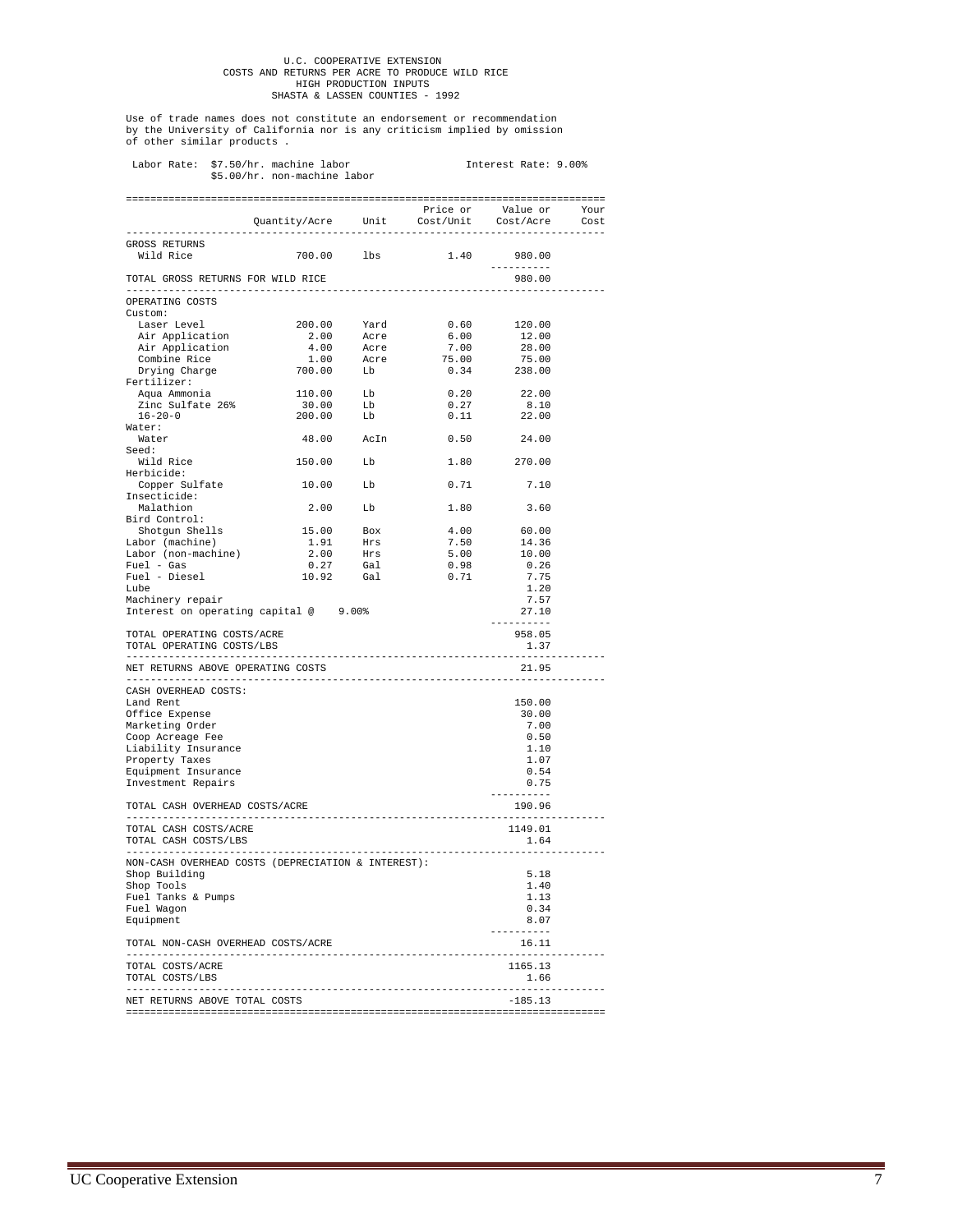# U.C. COOPERATIVE EXTENSION Table 3. MONTHLY CASH COSTS PER ACRE TO PRODUCE WILD RICE HIGH PRODUCTION INPUTS SHASTA & LASSEN COUNTIES - 1992

| -----------------------              |           |           |                  |           |           |              |           |           |           |              |                  |           |                        |
|--------------------------------------|-----------|-----------|------------------|-----------|-----------|--------------|-----------|-----------|-----------|--------------|------------------|-----------|------------------------|
| Beginning APR 92<br>Ending<br>DEC 92 | JAN<br>92 | FEB<br>92 | <b>MAR</b><br>92 | APR<br>92 | MAY<br>92 | JUN<br>92    | JUL<br>92 | AUG<br>92 | SEP<br>92 | OCT<br>92    | <b>NOV</b><br>92 | DEC<br>92 | TOTAL                  |
| Cultural:                            |           |           |                  |           |           |              |           |           |           |              |                  |           |                        |
| Disk 3X                              |           |           |                  | 16.01     |           |              |           |           |           |              |                  |           | 16.01                  |
| Land Leveling                        |           |           |                  | 120.00    |           |              |           |           |           |              |                  |           | 120.00                 |
| Fertilize - Aqua                     |           |           |                  |           | 29.35     |              |           |           |           |              |                  |           | 29.35                  |
| Fertilize - Zinc                     |           |           |                  |           | 15.10     |              |           |           |           |              |                  |           | 15.10                  |
| Fertilize - $16-20-0$                |           |           |                  |           | 28.00     |              |           |           |           |              |                  |           | 28.00                  |
| Flood & Maintain Water               |           |           |                  |           | 4.80      | 4.80         | 4.80      | 4.80      | 4.80      |              |                  |           | 24.00                  |
| Plant                                |           |           |                  |           |           | 272.41       |           |           |           |              |                  |           | 272.41                 |
| Algae Control                        |           |           |                  |           |           | 14.10        |           |           |           |              |                  |           | 14.10                  |
| Midge Control 2X                     |           |           |                  |           |           | 17.60        |           |           |           |              |                  |           | 17.60                  |
| Bird Control                         |           |           |                  |           |           |              | 70.00     |           |           |              |                  |           | 70.00                  |
| Pickup Truck Use                     |           |           |                  | 0.27      | 0.27      | 0.27         | 0.27      | 0.27      | 0.27      | 0.27         |                  |           | 1.89<br>بديد بديد بديد |
| TOTAL CULTURAL COSTS                 |           |           |                  | 136.28    |           | 77.52 309.18 | 75.07     | 5.07      | 5.07      | 0.27         |                  |           | 608.46                 |
| Harvest:                             |           |           |                  |           |           |              |           |           |           |              |                  |           |                        |
| Combine Rice                         |           |           |                  |           |           |              |           |           |           | 75.00        |                  |           | 75.00                  |
| Bankout Rice & Haul To Coop          |           |           |                  |           |           |              |           |           |           | 3.66         |                  |           | 3.66                   |
| Process Green Rice                   |           |           |                  |           |           |              |           |           |           | 238.00       |                  |           | 238.00                 |
| TOTAL HARVEST COSTS                  |           |           |                  |           |           |              |           |           |           | 316.66       |                  |           | 316.66                 |
| Postharvest:                         |           |           |                  |           |           |              |           |           |           |              |                  |           |                        |
| Disc Stubble                         |           |           |                  |           |           |              |           |           |           | 5.83         |                  |           | 5.83                   |
| TOTAL POSTHARVEST COSTS              |           |           |                  |           |           |              |           |           |           | 5.83         |                  |           | 5.83                   |
| Interest on oper. capital            |           |           |                  | 1.02      | 1.60      | 3.92         | 4.49      | 4.52      | 4.56      | 6.98         |                  |           | 27.10                  |
| TOTAL OPERATING COSTS/ACRE           |           |           |                  | 137.30    |           | 79.12 313.11 | 79.55     | 9.59      |           | 9.63 329.74  |                  |           | 958.05                 |
| TOTAL OPERATING COSTS/LBS            |           |           |                  | 0.20      | 0.11      | 0.45         | 0.11      | 0.01      | 0.01      | 0.47         |                  |           | 1.37                   |
| OVERHEAD:                            |           |           |                  |           |           |              |           |           |           |              |                  |           |                        |
| Land Rent                            | 150.00    |           |                  |           |           |              |           |           |           |              |                  |           | 150.00                 |
| Office Expense                       |           |           |                  | 4.29      | 4.29      | 4.29         | 4.29      | 4.29      | 4.29      | 4.29         |                  |           | 30.00                  |
| Marketing Order                      |           |           |                  | 3.50      |           |              |           |           |           |              | 3.50             |           | 7.00                   |
| Coop Acreage Fee                     |           |           |                  | 0.50      |           |              |           |           |           |              |                  |           | 0.50                   |
| Liability Insurance                  | 1.10      |           |                  |           |           |              |           |           |           |              |                  |           | 1.10                   |
| Property Taxes                       |           |           |                  |           |           |              | 0.54      |           |           |              |                  |           | 1.07                   |
| Equipment Insurance                  |           |           |                  |           |           |              | 0.27      |           |           |              |                  |           | 0.54                   |
| Investment Repairs                   |           |           |                  | 0.11      | 0.11      | 0.11         | 0.11      | 0.11      | 0.11      | 0.11         |                  |           | 0.75                   |
| TOTAL CASH OVERHEAD COSTS            | 151.10    |           |                  | 8.39      | 4.39      | 4.39         | 5.20      | 4.39      | 4.39      | 4.39         | 3.50             |           | 190.96                 |
| TOTAL CASH COSTS/ACRE                | 151.10    |           |                  | 145.69    |           | 83.52 317.50 | 84.75     | 13.99     |           | 14.02 334.13 | 3.50             |           | 1149.01                |
| TOTAL CASH COSTS/LB                  | 0.22      |           |                  | 0.21      | 0.12      | 0.45         | 0.12      | 0.02      | 0.02      | 0.48         | 0.00             |           | 1.64                   |
|                                      |           |           |                  |           |           |              |           |           |           |              |                  |           | ==========             |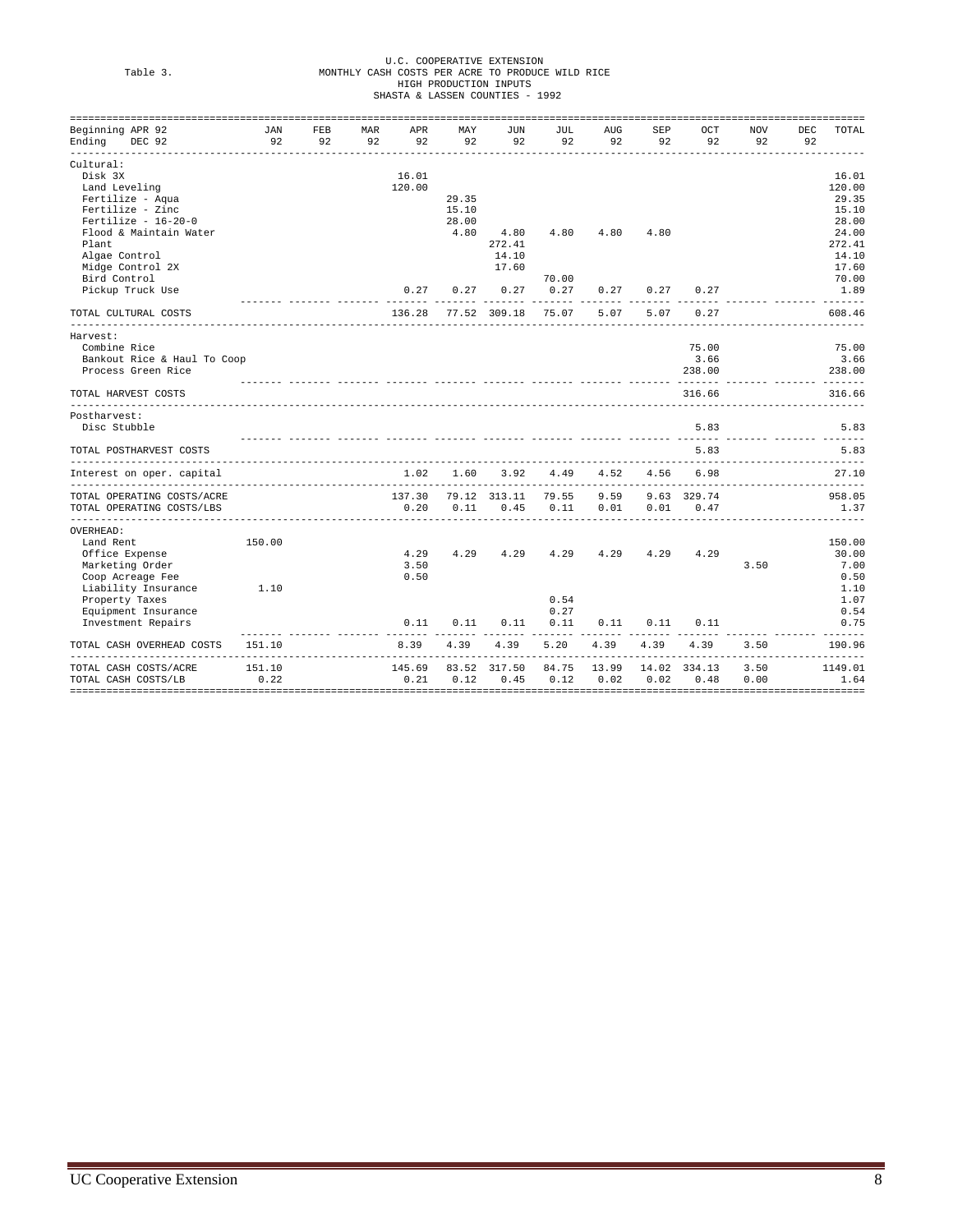## U.C. COOPERATIVE EXTENSION Table 4. WHOLE FARM ANNUAL EQUIPMENT, INVESTMENT, AND BUSINESS OVERHEAD COSTS SHASTA & LASSEN COUNTIES - 1992

### ANNUAL EQUIPMENT COSTS

 ========================================================================================= - Non-Cash Over. - - Cash Overhead -

| Υr     | Description            |          | Yrs             | Depre-  | Price Life ciation Interest | Insur-<br>ance | Taxes  | Total    |
|--------|------------------------|----------|-----------------|---------|-----------------------------|----------------|--------|----------|
|        | 92 150 HP 2wd Tractor  | 50000    | 12              | 3333.33 | 1200.00                     | 150.00         | 300.00 | 4983.33  |
|        | 92 Fertilizer Spreader | 2000     | 10              | 180.00  | 44.00                       | 5.50           | 11.00  | 240.50   |
|        | 92 Harrow - Spiketooth | 1500     | - 1.5           | 90.00   | 33.00                       | 4.13           | 8.25   | 135.38   |
|        | 92 Harvest Bins - 16   | 4000     | 20              | 180.00  | 88.00                       | 11.00          | 22.00  | 301.00   |
|        | 92 Offset Disk - $20'$ | 22378    | 15              | 1342.00 | 492.52                      | 61.56          | 123.13 | 2019.21  |
|        | 92 Pickup Truck        | 24000    | $7\overline{ }$ | 3085.71 | 528.00                      | 66.00          | 132.00 | 3811.71  |
|        | 92 Truck - Bobtail     | 20000 16 |                 | 1125.00 | 440.00                      | 55.00          | 110.00 | 1730.00  |
| TOTAL. |                        | 123878   |                 | 9336.04 | 2825.52 353.19              |                | 706.38 | 13221.13 |
|        | 40% of New Cost *      | 49551    |                 | 3734.42 | 1130.21                     | 141.28         | 282.55 | 5288.45  |
|        |                        |          |                 |         |                             |                |        |          |

\* Used to reflect a mix of new and used equipment.

### ANNUAL INVESTMENT COSTS

| - Non-Cash Over. - ------ Cash Overhead ------ |          |                              |     |       |                    |                   |
|------------------------------------------------|----------|------------------------------|-----|-------|--------------------|-------------------|
| Insur-<br>Repairs<br>Taxes<br>ance             | Interest | Depre-<br>Price Life ciation | Yrs |       | Description        | Υr                |
|                                                |          |                              |     |       |                    | <b>TNVESTMENT</b> |
| 20.13<br>40.25<br>125.00                       | 161.00   | 402.50                       | -20 | 8050  | Fuel Tanks & Pumps |                   |
| 4.13<br>8.25<br>50.00                          | 33.00    | 135.00                       | 10  | 1500  | Fuel Wagon         |                   |
| 185.00<br>92.50<br>100.00                      | 740.00   | 1850.00                      | 20  | 37000 | Shop Building      |                   |
| 25.00<br>100.00<br>50.00                       | 200.00   | 500.00                       | -20 | 10000 | Shop Tools         |                   |
| 283.50<br>141.76<br>375.00                     | 1134.00  | 2887.50                      |     | 56550 | TOTAL INVESTMENT   |                   |

#### ANNUAL BUSINESS OVERHEAD COSTS

| Description         | Units/<br>Farm | Unit | Price/<br>Unit | Total<br>Cost |
|---------------------|----------------|------|----------------|---------------|
| Coop Acreage Fee    | 80.00          | acre | 0.50           | 40.00         |
| Land Rent           | 80.00          | acre | 150.00         | 12000.00      |
| Liability Insurance | 500.00         | acre | 1.10           | 550.00        |
| Marketing Order     | 80.00          | acre | 7.00           | 560.00        |
| Office Expense      | 500.00         | acre | 30.00          | 15000.00      |

#### U.C. COOPERATIVE EXTENSION Table 5. <br>HOURLY EQUIPMENT COSTS Table 5. HOURLY EQUIPMENT COSTS SHASTA & LASSEN COUNTIES - 1992

### ==================================================================================================================

|                        |               |                   |                                               |                | COSTS PER HOUR |         |                |                                                                                                                                                                                                                                                                                                                                                                                                                                                                                        |                    |
|------------------------|---------------|-------------------|-----------------------------------------------|----------------|----------------|---------|----------------|----------------------------------------------------------------------------------------------------------------------------------------------------------------------------------------------------------------------------------------------------------------------------------------------------------------------------------------------------------------------------------------------------------------------------------------------------------------------------------------|--------------------|
|                        | Actual        |                   | $-Non-Cash Over. - cash Overhead - --- Over-$ |                |                |         |                | $\begin{array}{cccccccccccccc} \multicolumn{2}{c}{} & \multicolumn{2}{c}{} & \multicolumn{2}{c}{} & \multicolumn{2}{c}{} & \multicolumn{2}{c}{} & \multicolumn{2}{c}{} & \multicolumn{2}{c}{} & \multicolumn{2}{c}{} & \multicolumn{2}{c}{} & \multicolumn{2}{c}{} & \multicolumn{2}{c}{} & \multicolumn{2}{c}{} & \multicolumn{2}{c}{} & \multicolumn{2}{c}{} & \multicolumn{2}{c}{} & \multicolumn{2}{c}{} & \multicolumn{2}{c}{} & \multicolumn{2}{c}{} & \multicolumn{2}{c}{} & \$ |                    |
| Yr Description         | Hours<br>Used | Depre-<br>ciation | Interest                                      | Insur-<br>ance | Taxes          | Repairs | Fuel &<br>Lube | Total<br>Oper.                                                                                                                                                                                                                                                                                                                                                                                                                                                                         | Total<br>Costs/Hr. |
| 92 150 HP 2wd Tractor  | 1090.1        | 1.22              | 0.44                                          | 0.06           | 0.11           | 2.00    | 7.11           | 9.11                                                                                                                                                                                                                                                                                                                                                                                                                                                                                   | 10.94              |
| 92 Fertilizer Spreader | 40.0          | 1.80              | 0.44                                          | 0.06           | 0.11           | 0.00    | 0.00           | 0.00                                                                                                                                                                                                                                                                                                                                                                                                                                                                                   | 2.41               |
| 92 Harrow - Spiketooth | 166.0         | 0.22              | 0.08                                          | 0.01           | 0.02           | 0.29    | 0.00           | 0.29                                                                                                                                                                                                                                                                                                                                                                                                                                                                                   | 0.61               |
| 92 Harvest Bins - 16   | 200.0         | 0.36              | 0.18                                          | 0.02           | 0.04           | 0.00    | 0.00           | 0.00                                                                                                                                                                                                                                                                                                                                                                                                                                                                                   | 0.60               |
| 92 Offset Disk - $20'$ | 170.0         | 3.16              | 1.16                                          | 0.14           | 0.29           | 4.28    | 0.00           | 4.28                                                                                                                                                                                                                                                                                                                                                                                                                                                                                   | 9.04               |
| 92 Pickup Truck        | 210.7         | 5.86              | 1.00                                          | 0.13           | 0.25           | 2.90    | 2.25           | 5.15                                                                                                                                                                                                                                                                                                                                                                                                                                                                                   | 12.39              |
| 92 Truck - Bobtail     | 220.0         | 2.05              | 0.80                                          | 0.10           | 0.20           | 3.20    | 2.45           | 5.65                                                                                                                                                                                                                                                                                                                                                                                                                                                                                   | 8.80               |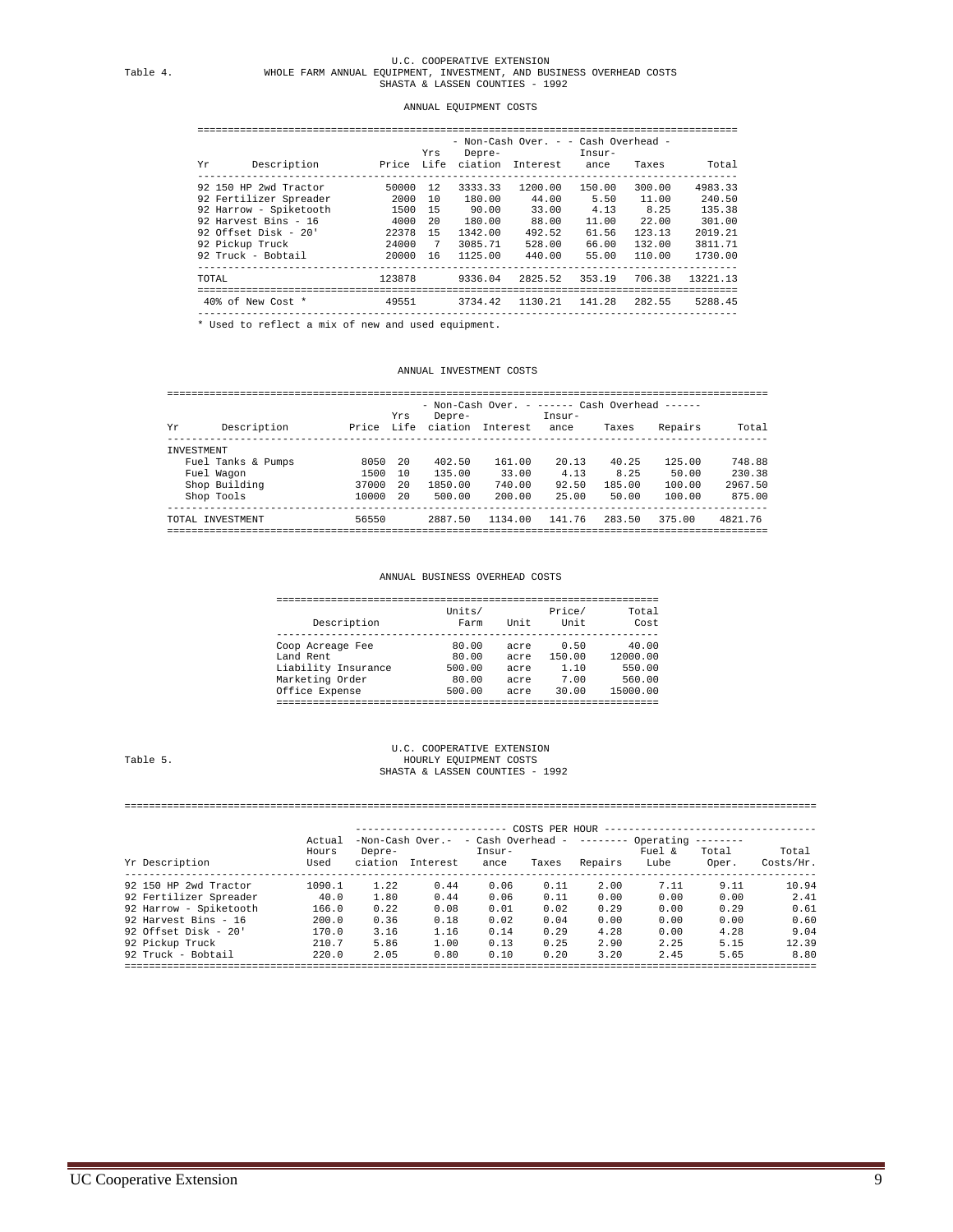### COSTS PER ACRE AT VARYING YIELDS TO PRODUCE WILD RICE

|                                                 |      |      |             | YIELD (LB/ACRE) |                |         |           |
|-------------------------------------------------|------|------|-------------|-----------------|----------------|---------|-----------|
|                                                 | 700  | 900  |             |                 | 1100 1300 1500 |         | 1700 1900 |
| OPERATING COSTS/ACRE:                           |      |      |             |                 |                |         |           |
| Cultural Cost                                   | 608  | 608  | 608         | 608             | 608            | 608     | 608       |
| Harvest Cost                                    |      |      | 183 227 272 | 317             |                | 361 406 | 451       |
| Postharvest Cost                                | 6    | - 6  | 6           | 6               |                | 66      | 6         |
| Interest on operating capital 26                |      | 26   | 27          | 27              | 27             | 28      | 28        |
| TOTAL OPERATING COSTS/ACRE 823 868 913 958 1003 |      |      |             |                 |                | 1048    | 1093      |
| TOTAL OPERATING COSTS/LBS 2.06                  |      | 1.74 |             | 1.52 1.37       | 1.25           | 1.16    | 1.09      |
| CASH OVERHEAD COSTS/ACRE                        | 191  |      | 191 191     | 191             | 191            | 191     | 191       |
| 1014<br>TOTAL CASH COSTS/ACRE                   |      | 1059 | 1104        |                 | 1149 1194      | 1239    | 1284      |
| TOTAL CASH COSTS/LBS                            | 2.53 | 2.12 | 1.84        | 1.64            | 1.49           | 1.38    | 1.28      |
| NON-CASH OVERHEAD COSTS/ACRE 16                 |      | 16   | 16          | 16              | 16 —           | 16      | 16        |
| 1030<br>TOTAL COSTS/ACRE                        |      | 1075 | 1120        | 1165            | 1210           | 1255    | 1300      |
| 2.57<br>TOTAL COSTS/LBS                         |      | 2.15 |             |                 | 1.87 1.66 1.51 | 1.39    | 1.30      |
|                                                 |      |      |             |                 |                |         |           |

### NET RETURNS PER ACRE ABOVE OPERATING COSTS FOR WILD RICE

| PRICE<br>(DOLLARS PER LB) | 700    | 900    | 1100   | YIELD (LB/ACRE)<br>1300 | 1500   | 1700  | 1900 |
|---------------------------|--------|--------|--------|-------------------------|--------|-------|------|
| 1.10                      | $-383$ | $-318$ | $-253$ | $-188$                  | $-123$ | $-58$ | 7    |
| 1.20                      | $-343$ | $-268$ | $-193$ | $-118$                  | $-43$  | 32    | 107  |
| 1.30                      | $-303$ | $-218$ | $-133$ | $-48$                   | 37     | 122   | 207  |
| 1.40                      | $-263$ | $-168$ | $-73$  | 22                      | 117    | 212   | 307  |
| 1.50                      | $-223$ | $-118$ | $-13$  | 92                      | 197    | 302   | 407  |
| 1.60                      | $-183$ | $-68$  | 47     | 162                     | 277    | 392   | 507  |
| 1.70                      | $-143$ | $-18$  | 107    | 232                     | 357    | 482   | 607  |
|                           |        |        |        |                         |        |       |      |

NET RETURNS PER ACRE ABOVE CASH COSTS FOR WILD RICE

| <b>PRTCE</b>      |        |        |        | YIELD (LBS/ACRE) |         |         |        |
|-------------------|--------|--------|--------|------------------|---------|---------|--------|
| (DOLLARS PER LBS) | 400    | 500    | 600    | 700              | 800     | 900     | 1000   |
| 1.10              | $-574$ | $-509$ | $-444$ | $-379$           | $-314$  | $-2.49$ | $-184$ |
| 1.20              | $-534$ | $-459$ | $-384$ | $-309$           | $-2.34$ | $-159$  | $-84$  |
| 1.30              | $-494$ | $-409$ | $-324$ | $-239$           | $-1.54$ | $-69$   | 16     |
| 1.40              | $-454$ | $-359$ | $-264$ | $-169$           | $-74$   | 21      | 116    |
| 1.50              | $-414$ | $-309$ | $-204$ | $-99$            | 6       | 111     | 216    |
| 1.60              | $-374$ | $-259$ | $-144$ | $-2.9$           | 86      | 201     | 316    |
| 1.70              | $-334$ | $-209$ | $-84$  | 41               | 166     | 291     | 416    |
|                   |        |        |        |                  |         |         |        |

### NET RETURNS PER ACRE ABOVE TOTAL COSTS FOR WILD RICE

| <b>PRTCE</b><br>(DOLLARS PER LBS) | 400              | 500              | 600              | YIELD (LBS/ACRE)<br>700 | 800              | 900              | 1000             |
|-----------------------------------|------------------|------------------|------------------|-------------------------|------------------|------------------|------------------|
| 1.10<br>1.20                      | $-590$<br>$-550$ | $-525$<br>$-475$ | $-460$<br>$-400$ | $-395$<br>$-325$        | $-330$<br>$-250$ | $-265$<br>$-175$ | $-200$<br>$-100$ |
| 1.30<br>1.40                      | $-510$<br>$-470$ | $-425$<br>$-375$ | $-340$<br>$-280$ | $-255$<br>$-185$        | $-170$<br>$-90$  | $-85$<br>5       | $-0$<br>100      |
| 1.50                              | $-430$           | $-325$           | $-220$           | $-115$                  | $-10$            | 95               | 200              |
| 1.60<br>1.70                      | $-390$<br>$-350$ | $-275$<br>$-225$ | $-160$<br>$-100$ | $-45$<br>25             | 70<br>150        | 185<br>275       | 300<br>400       |
|                                   |                  |                  |                  |                         |                  |                  |                  |